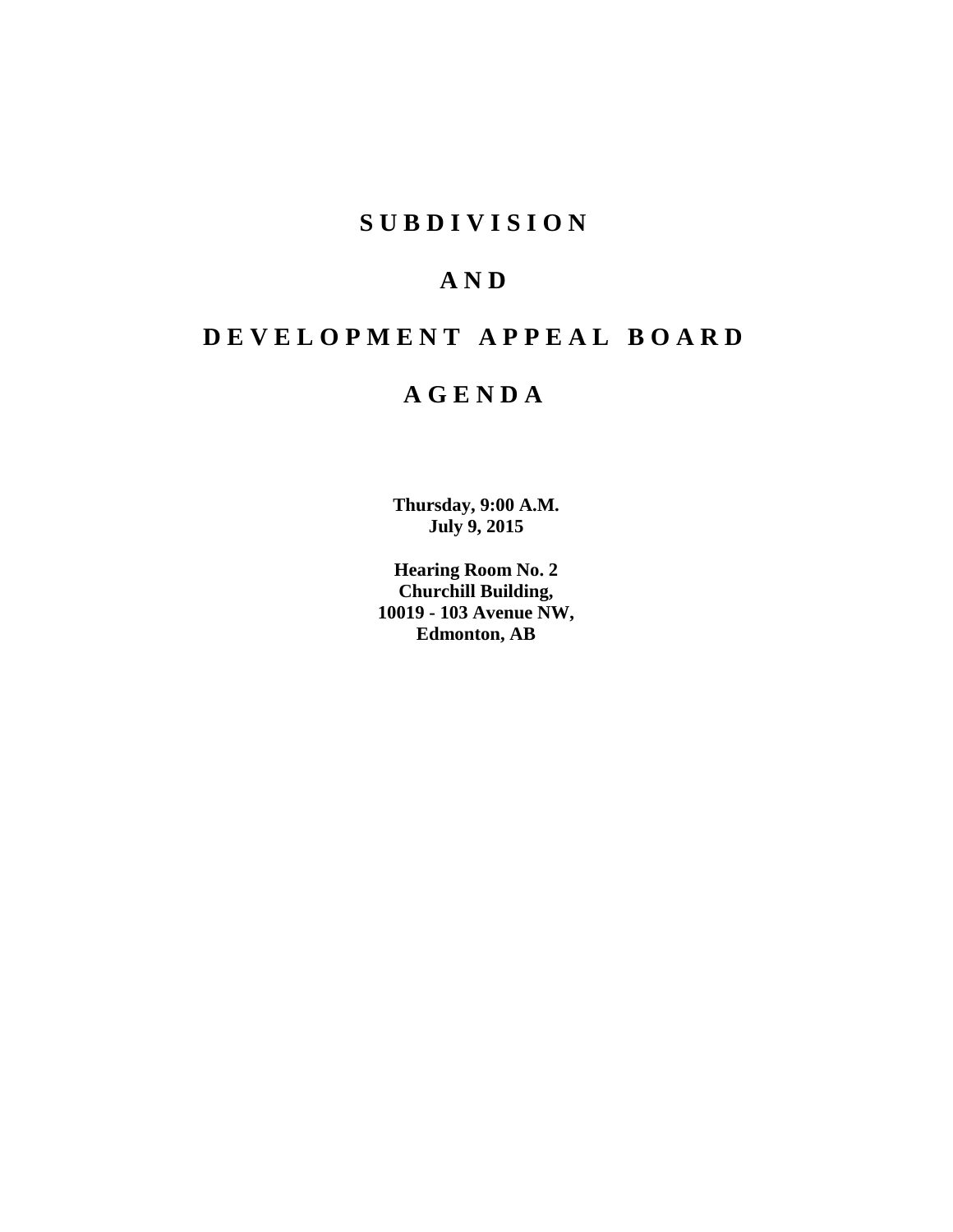## **SUBDIVISION AND DEVELOPMENT APPEAL BOARD HEARING ROOM NO. 2**

|              | 9:00 A.M.    | $SDAB-D-15-142$ | To convert the second floor of the existing<br>mixed Use building to a Lodging House<br>(existing without permits).           |
|--------------|--------------|-----------------|-------------------------------------------------------------------------------------------------------------------------------|
|              |              |                 | 10608 - 97 Street NW<br>Project No.: 161225631-003                                                                            |
|              |              |                 | LUNCH BREAK - 11:30 A.M. TO 12:30 P.M.                                                                                        |
| $\mathbf{H}$ | 12:30 P.M.   | $SDAB-D-15-143$ | To change the Use from a Single Detached<br>House to a Limited Group Home and to<br><b>Construct Interior Alterations</b>     |
|              |              |                 | 7815 - 160 Street NW<br>Project No.: 171141167-001                                                                            |
|              | <b>NOTE:</b> |                 | Unless otherwise stated, all references to "Section numbers" refer to<br>the authority under the Edmonton Zoning Bylaw 12800. |

ITEM I: 9:00 A.M. **FILE: SDAB-D-15-142**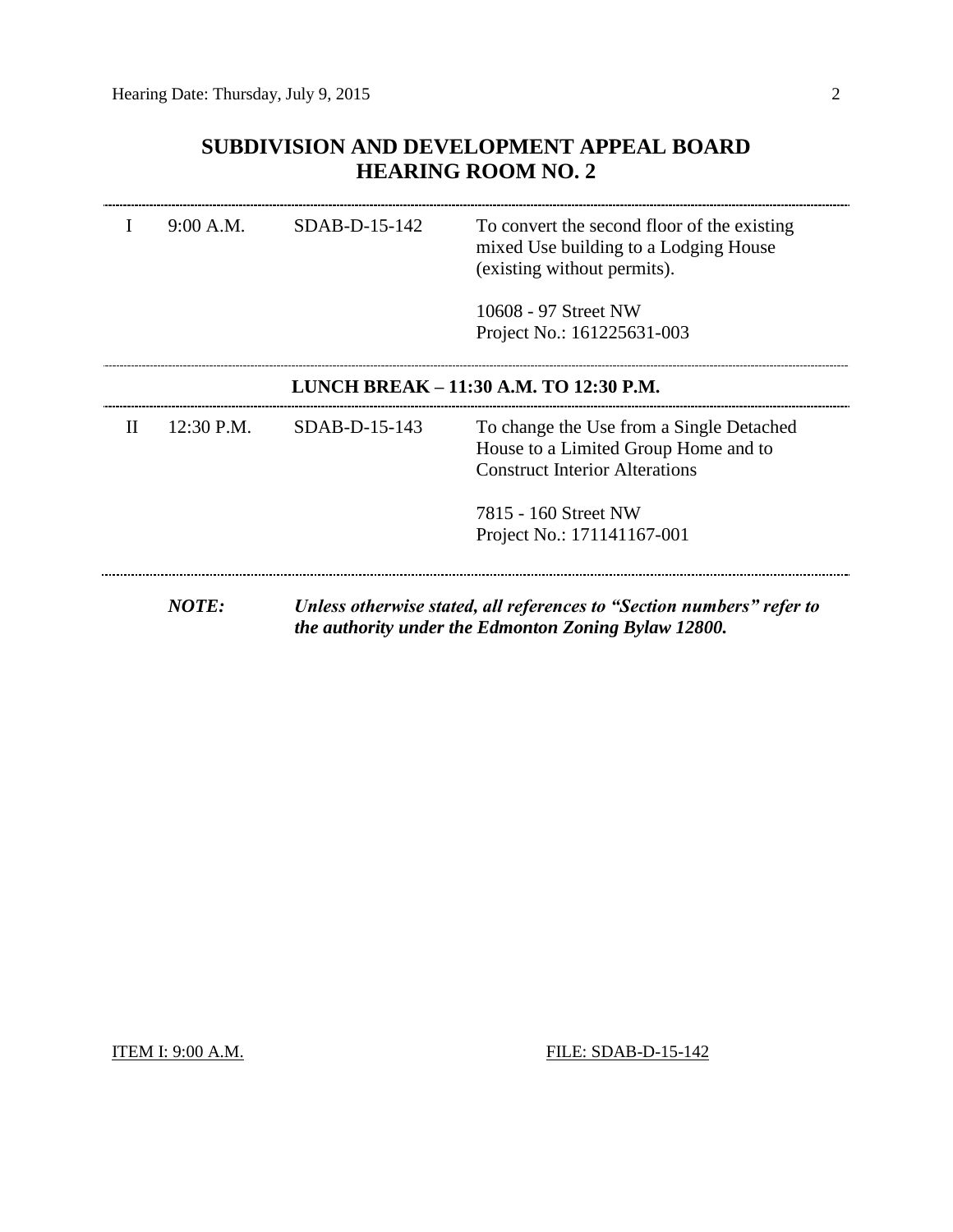## Hearing Date: Thursday, July 9, 2015 3

## AN APPEAL FROM THE DECISION OF THE DEVELOPMENT OFFICER

| <b>APPLICATION NO.:</b>      | 161225631-003                                                                                                    |
|------------------------------|------------------------------------------------------------------------------------------------------------------|
| APPLICATION TO:              | Convert the second floor of the existing<br>mixed Use building to a Lodging House<br>(existing without permits). |
| <b>DECISION OF THE</b>       |                                                                                                                  |
| DEVELOPMENT AUTHORITY:       | Refused                                                                                                          |
| <b>DECISION DATE:</b>        | June 3, 2015                                                                                                     |
| DATE OF APPEAL:              | June 11, 2015                                                                                                    |
| <b>MUNICIPAL DESCRIPTION</b> |                                                                                                                  |
| OF SUBJECT PROPERTY:         | 10608 - 97 Street NW                                                                                             |
| <b>LEGAL DESCRIPTION:</b>    | Plan 9825188 Blk 12 Lot 3A                                                                                       |
| ZONE:                        | <b>CB2-General Business Zone</b>                                                                                 |
| <b>OVERLAY:</b>              | Pedestrian Commercial Shopping Street<br>Overlay                                                                 |
| <b>STATUTORY PLAN:</b>       | <b>Boyle Street/McCauley Area</b><br>Redevelopment Plan                                                          |

#### DEVELOPMENT OFFICER'S DECISION

REFUSED - The proposed development is refused for the following reasons:

1) The proposed development, a Lodging House is neither listed as Permitted or Discretionary use under the CB2 General Business Zone (reference Section 340.2 and 340.4).

#### Advisement:

The Lodging House shall be discontinued and reverted back to the approved one dwelling apartment house in accordance to Development Permit no. 000840586- 001, dated September 20, 1999.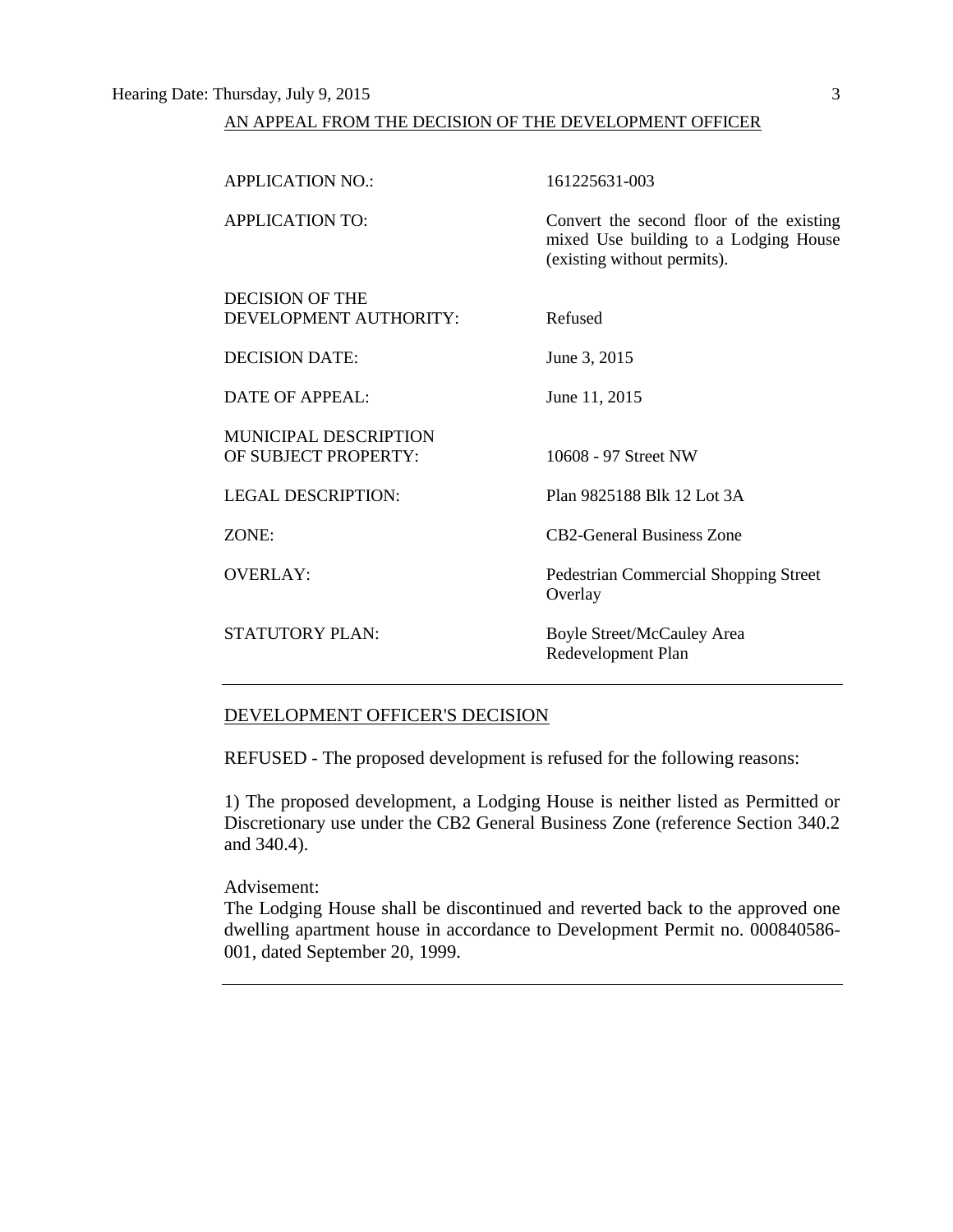APPELLANT'S SUBMISSION

Built in 1943, second floor was used continuously as a Lodging House except for 1999-2006 or 2007.

In 1999 the owner at that time converted to single apartment and gave up variance.

In 2006 the second floor was converted back to Lodging House; no permits. The new owners in 2014 were unaware.

The building is very clean, well maintained and operated. Provides clean, safe housing at very reasonable rents to tenants who work nearby.

Many other similar buildings in the area.

#### SUBDIVISION AND DEVELOPMENT APPEAL BOARD OFFICER'S COMMENTS

Section 687(3) of the *Municipal Government* Act states in determining an appeal, the subdivision and development appeal board

- (d) may make an order or decision or issue or confirm the issue of a development permit even though the proposed development does not comply with the land use bylaw if, in its opinion,
	- (i) the proposed development would not
		- (A) unduly interfere with the amenities of the neighbourhood, or
			- (B) materially interfere with or affect the use, enjoyment or value of neighbouring parcels of land,

and

(ii) the proposed development conforms with the use prescribed for that land or building in the land use bylaw.

A **Lodging House** is not a Use listed in the CB2 General Business Zone, Section 340.

**The Development Officer determined Lodging House is neither listed as Permitted or Discretionary Use under the CB2 General Business Zone.**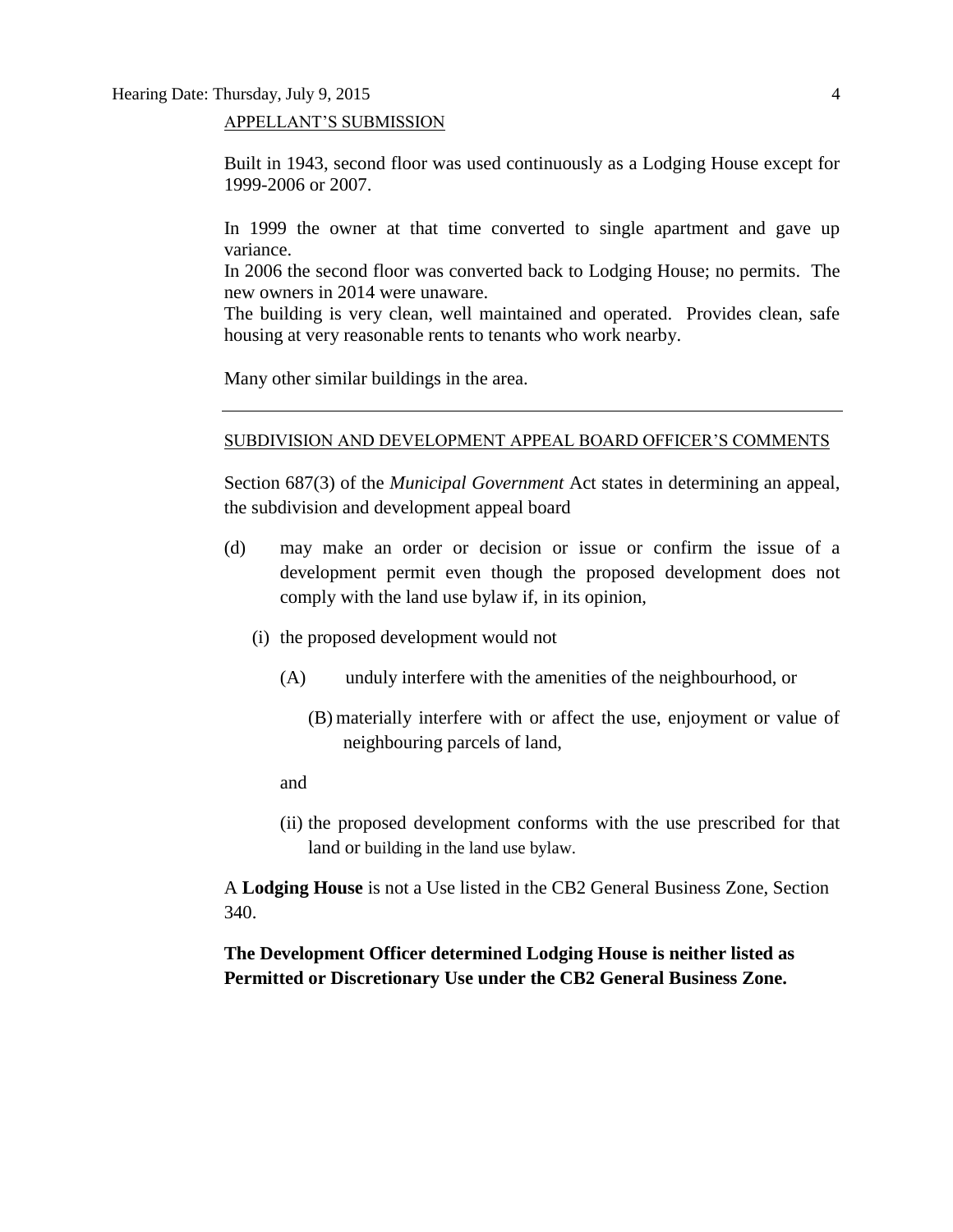#### Hearing Date: Thursday, July 9, 2015 5

Under Section 7.3(6) **Lodging Houses** means a building or part of building, used for Congregate Living, containing Sleeping Units and four or more persons, and where there is no provision of on-site care, treatment or professional services of a physical or mental health nature. This Use Class does not include Extended Medical Treatment Services, Detention and Correction Facilities, Fraternity and Sorority Housing, Group Homes, and Limited Group Homes.

Section 96 states for Fraternity and Sorority Housing, Limited Group Homes, Group Homes, and Lodging Houses Thresholds:

1. Special Residential Facilities

For the purpose of this section, [Fraternity and Sorority Housing, Group](javascript:void(0);)  [Homes, Limited Group Homes,](javascript:void(0);) and [Lodging Houses](javascript:void(0);) shall be collectively referred to as Special Residential Facilities. Group Homes developed in combination with Apartment Housing either in one building or on one Site, and which meet the criteria of [Section 94,](http://webdocs.edmonton.ca/InfraPlan/zoningbylaw/ZoningBylaw/Part1/Special_Land/94._Supportive_Community_Provision.htm) Supportive Community Provisions, shall be exempt from the requirements of subsection 96(3)(b) and (c) of this Bylaw.

2. Threshold Purpose

The purpose of the Fraternity and Sorority Housing, Limited Group Homes, Group Homes, and Lodging Houses Thresholds is to:

- a. ensure that the capacity of any neighbourhood to accommodate Special Residential Facilities is not exceeded;
- b. ensure that Special Residential Facilities are available in all neighbourhoods; and
- c. protect existing Special Residential Facilities from concentration that could impair their proper functioning.
- 3. General Regulations

Special Residential Facilities shall comply with all thresholds contained in this Section in addition to any other regulations in this Bylaw including any relevant Special Land Use Provisions that apply. In all cases, the most restrictive threshold shall apply.

a. When determining the threshold for the number of Special Residential Facilities per neighbourhood, a maximum of 3 facilities per 1000 persons shall be allowed in any neighbourhood.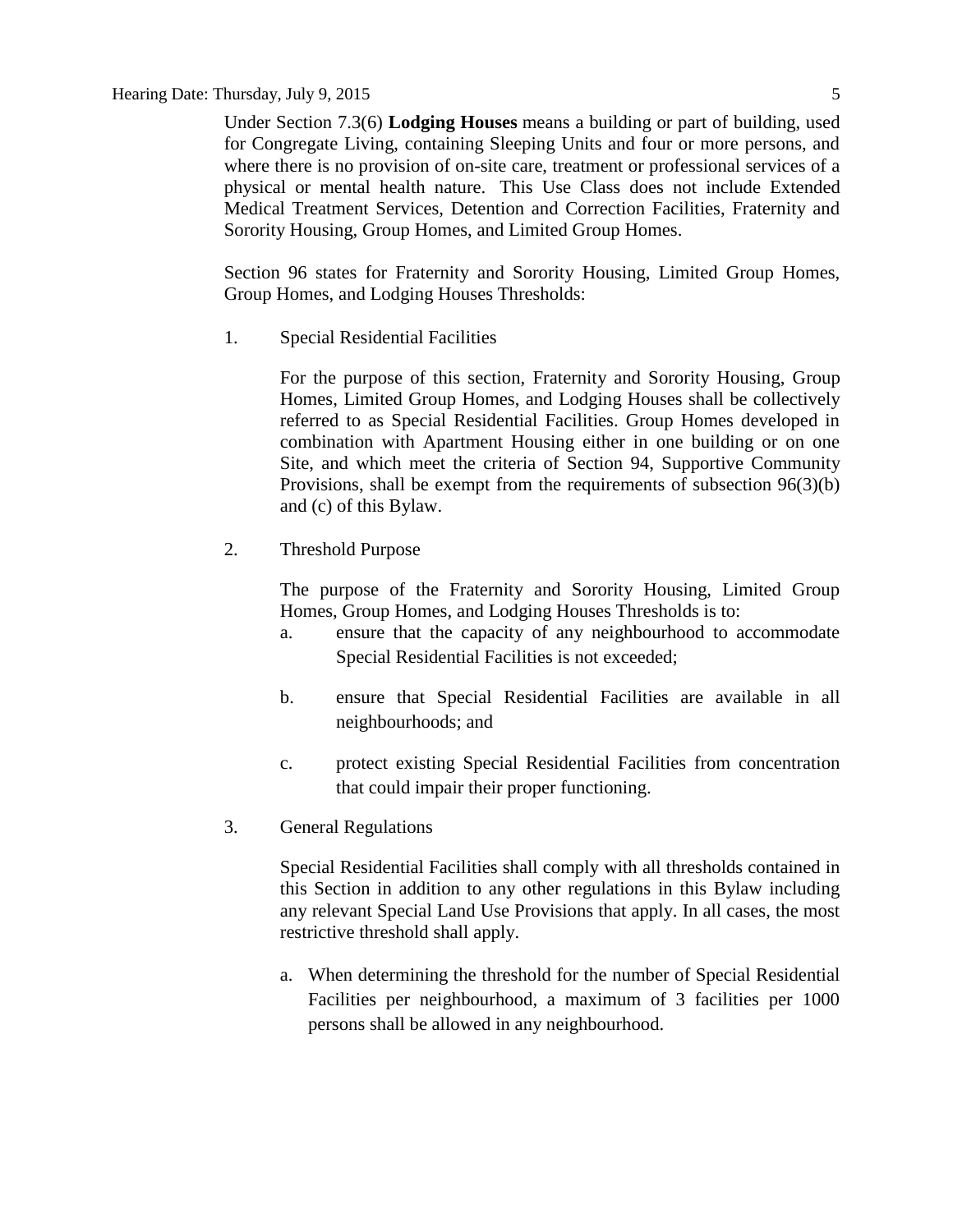- b. When determining the threshold for the number of Special Residential Facilities by Use Class per block.
	- i. a maximum of 2 Special Residential Facilities shall be allowed on a single block in a residential Zone;
	- ii. a maximum block length of [150 me](javascript:void(0);)tres measured from the nearest intersection shall be used to determine this threshold.
- 4. Density

For the purposes of calculating Density for a Group Home or Lodging House each Sleeping Unit shall be considered a Dwelling when a development contains seven or more Sleeping Units.

5. Register

For the purpose of applying these regulations the Development Officer shall maintain a register of all approved Special Residential Facilities. The register shall include the address of the facility, maximum occupancy of the facility, and any other necessary information.

Section 76 states in addition to the regulations in [Section 96](http://webdocs.edmonton.ca/InfraPlan/zoningbylaw/ZoningBylaw/Part1/Special_Land/96._Fraternity_and_Sorority_Housing,_Limited_Group_Homes,_Group_Homes,_and_Lodging_Houses_Thresholds.htm) of this Bylaw, Lodging Houses shall comply with the following regulations:

- 1. The maximum occupancy of a [Lodging House](javascript:void(0);) in a Zone where Lodging Houses are a Discretionary Use shall be a maximum of 6 residents;
- 2. The maximum occupancy of a Lodging House in a Zone where Lodging Houses are a Permitted Use shall be the greater of 6 residents or 1 resident per 60 square metres of Lot size;
- 3. The Development Officer may restrict the occupancy of a Lodging House to less than the maximum number of residents allowed having regard for the threshold purpose identified in Section 96, the level of traffic generation, parking demand, and frequency of visits by emergency vehicles relative to that which is characteristic of the Zone in which the Lodging House is located;
- 4. A Lodging House shall be developed as either a purpose-built freestanding structure, or Single Detached Housing converted for the purpose, or part of an [Apartment Housing](javascript:void(0);) development;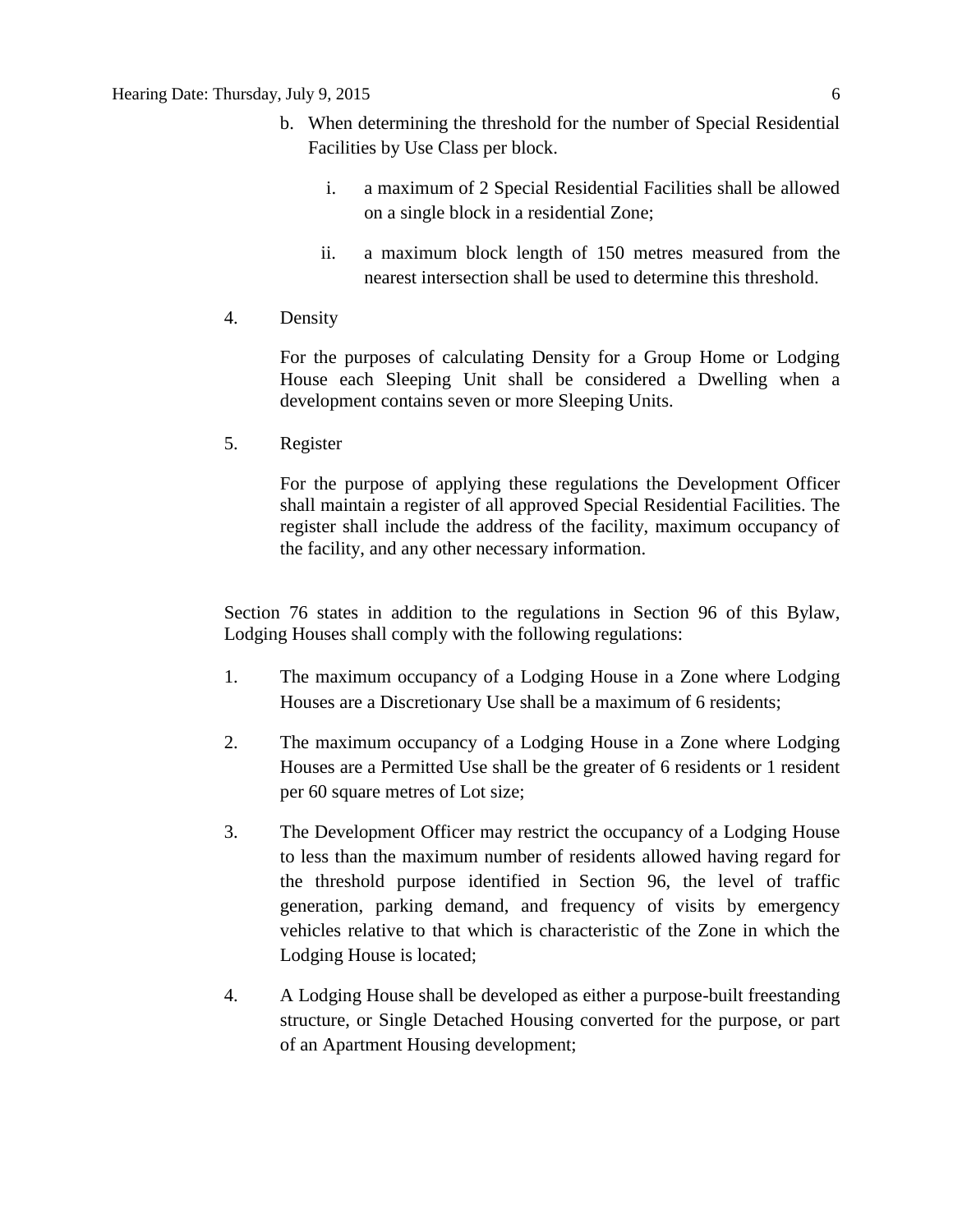- 5. A Lodging House may be located in [Duplex Housing](javascript:void(0);) or [Semi-detached](javascript:void(0);)  [Housing](javascript:void(0);) converted for the purpose in a Zone where Lodging Houses are a Permitted Use and both units are operated by a single provider;
- 6. In a Zone where Lodging Houses are a Permitted Use and where more than 12 Sleeping Units are allowed in a development, Sleeping Units may include limited food preparation facilities such as bar fridge, mini-sink, and microwave;
- 7. No [Major Home Based Business,](javascript:void(0);) [Secondary Suite,](javascript:void(0);) [Garden Suite](javascript:void(0);) or [Garage Suite](javascript:void(0);) shall be permitted as part of a Lodging House development or on the Site of such development;
- 8. Where a Lodging House is designed as a freestanding structure it shall be of a size, scale, and outward appearance that is typical of surrounding residential development; and
- 9. Increases in vehicular traffic generation and parking demand must be to the satisfaction of the Development Officer and/or Transportation Services.

Under Section 6.1(16), **Congregate Living** means four or more individuals occupying Sleeping Units in a building where the occupants share access to facilities such as cooking, dining, laundry, or sanitary facilities. Typical Uses where Congregate Living is found include Fraternity and Sorority Housing, Group Homes, Limited Group Homes, and Lodging Houses.

Under Section 6.1(95), **Sleeping Unit** means a Habitable Room in a building used for Congregate Living in which the room is occupied by a person under any form of accommodation agreement providing remuneration for the room, and the room:

- a. does not include provision for cooking or food preparation except as provided for in Section 76 and 79 of this Bylaw;
- b. may or may not be equipped with sanitary facilities; and
- c. provides accommodation for a maximum of two persons.

Section 819.1of the Pedestrian Commercial Shopping Street Overlay states the purpose of this Overlay is to maintain the pedestrian-oriented character of commercial areas, comprised of shopping streets in close proximity to residential areas of the City.

Section 340.1 of the CB2 General Business Zone states the purpose of the Zone is to provide for businesses that require large Sites and a location with good visibility and accessibility along, or adjacent to, major public roadways.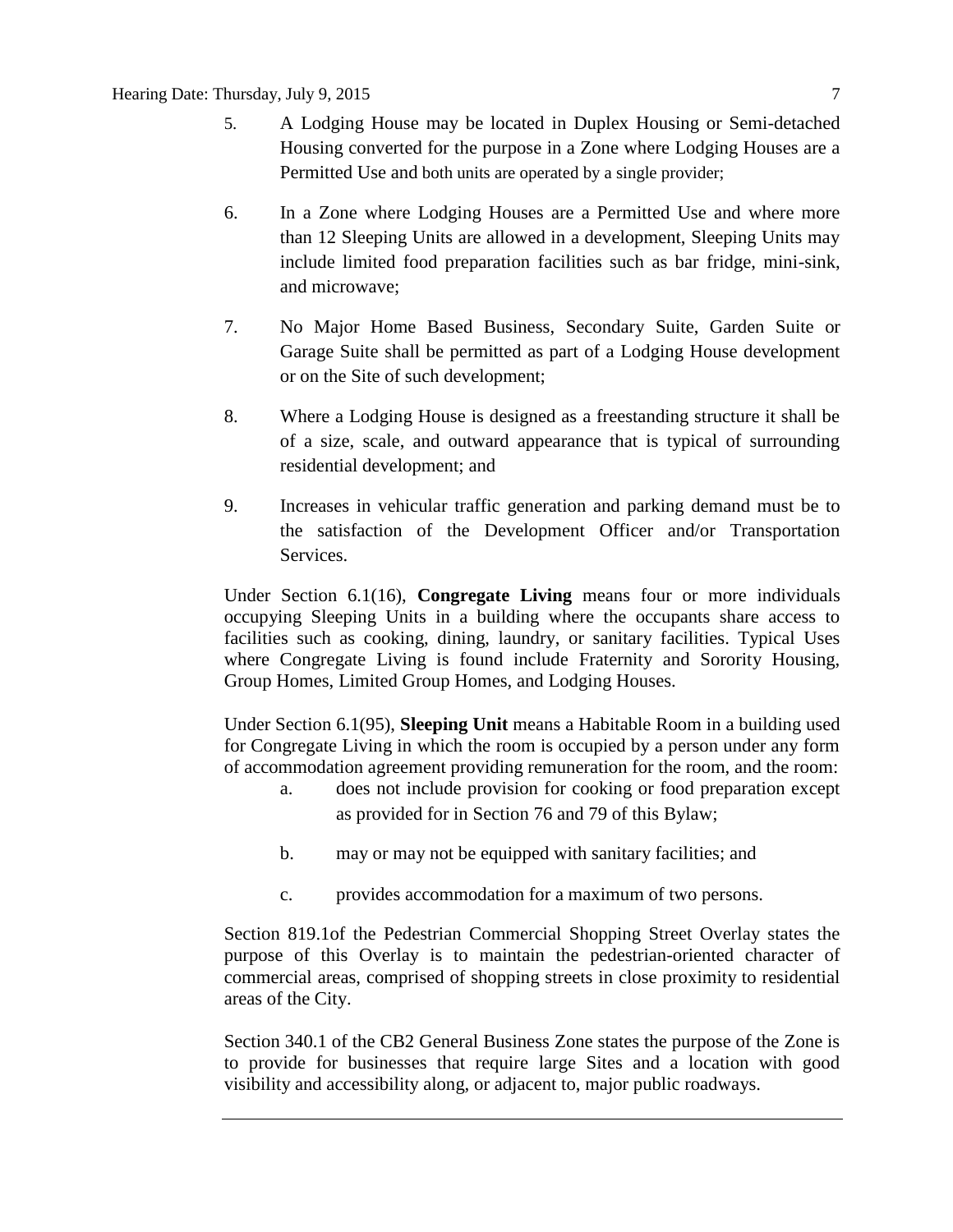Provincial legislation requires that the Subdivision and Development Appeal Board issue its official decision in writing within fifteen days of the conclusion of the hearing. Bylaw No. 11136 requires that a verbal announcement of the Board's decision shall be made at the conclusion of the hearing of an appeal, but the verbal decision is not final nor binding on the Board until the decision has been given in writing in accordance with the Municipal Government Act.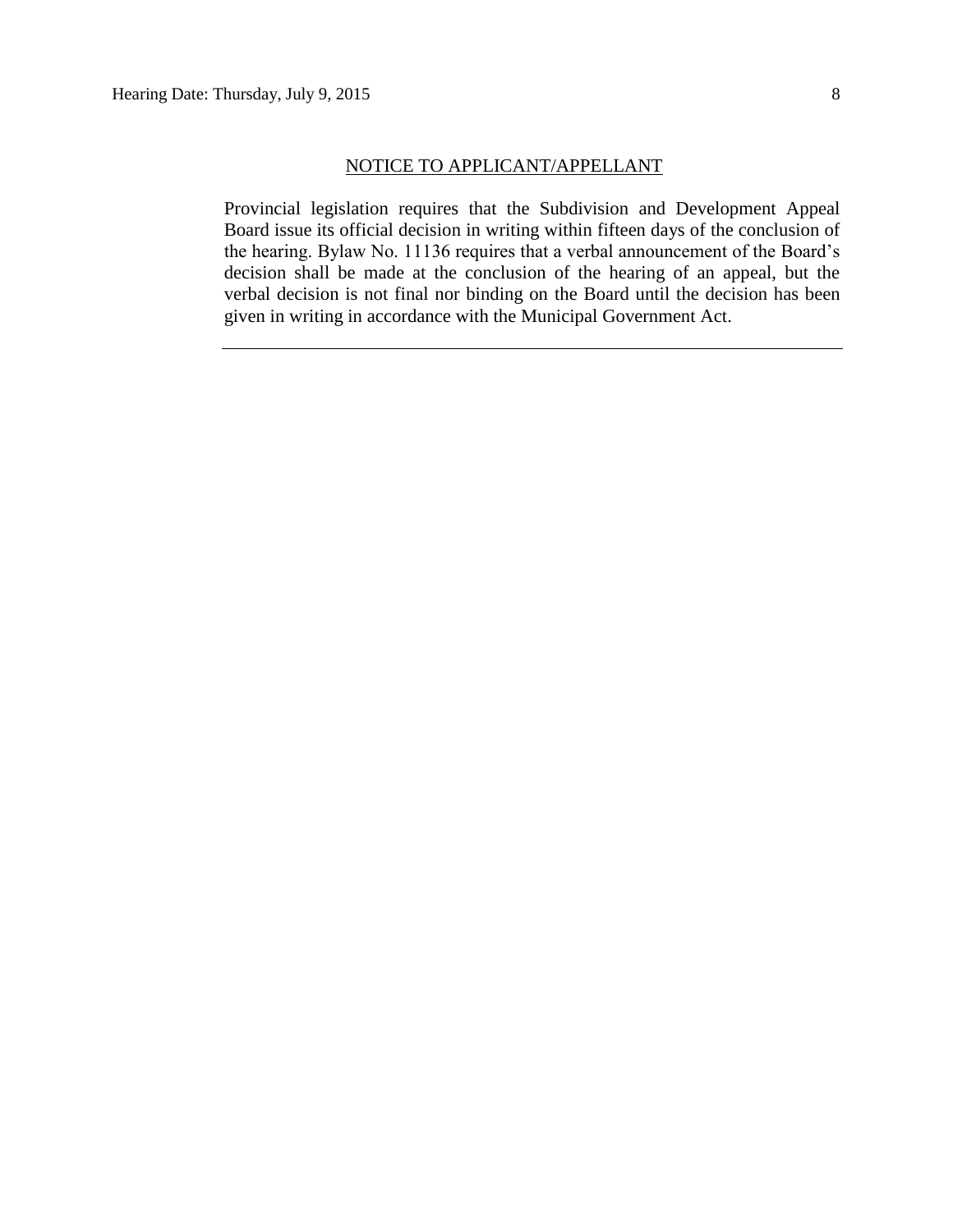

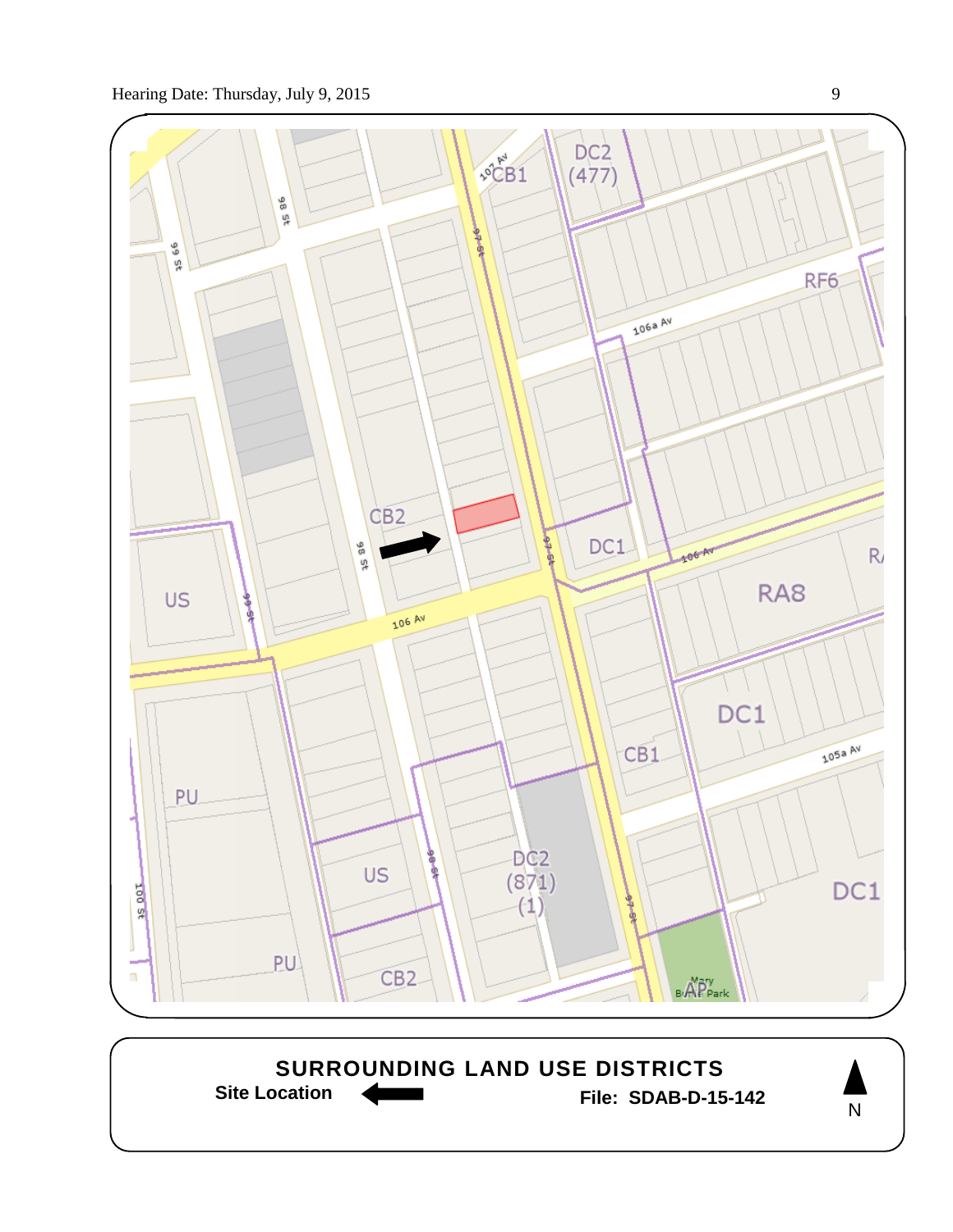#### **ITEM II: 12:30 P.M. FILE: SDAB-D-15-143**

## AN APPEAL FROM THE DECISION OF THE DEVELOPMENT OFFICER BY AN ADJACENT PROPERTY OWNER

APPLICATION NO.: 171141167-001

APPLICATION TO: Change the Use from a Single Detached House to a Limited Group Home and to Construct Interior Alterations

DECISION OF THE DEVELOPMENT AUTHORITY: Approved with Conditions

DECISION DATE: May 22, 2015

DATE OF APPEAL: June 10, 2015

NOTIFICATION PERIOD: May 28, 2015 through June 10, 2015

MUNICIPAL DESCRIPTION OF SUBJECT PROPERTY: 7815 - 160 STREET NW

STATUTORY PLAN: N/A

LEGAL DESCRIPTION: Plan 5405NY Blk 11 Lot 22

ZONE: RF1-Single Detached Residential Zone

OVERLAY: Mature Neighbourhood Overlay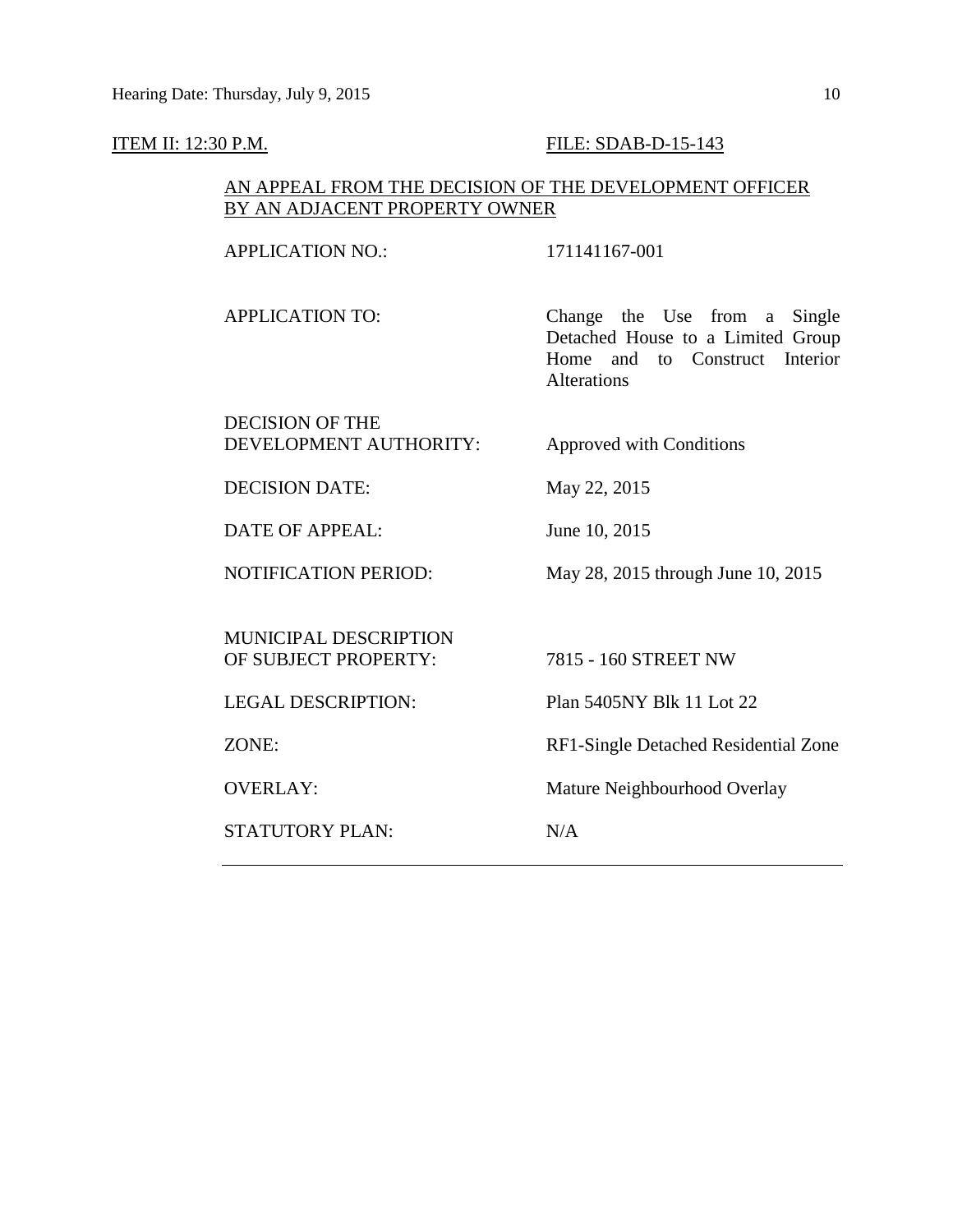#### DEVELOPMENT OFFICER'S DECISION

APPROVED - The proposed development is approved subject to the following conditions:

An approved Development Permit means that the proposed development has been reviewed only against the provisions of the Edmonton Zoning Bylaw. It does not remove obligations to conform with other legislation, bylaws or land title instruments such as the Municipal Government Act, the ERCB Directive 079, the Edmonton Safety Codes Permit Bylaw or any caveats, covenants or easements that might be attached to the Site.

The development shall be recognized, authorized, licenced or certified by a public authority as a social care facility (Reference Section 7.3(4)).

This Development Permit is NOT valid until the Notification Period expires in accordance to Section 21.1 (Reference Section 17.1)

The required parking spaces shall be wholly provided on the same Site as the building. (Reference Section 54.2(2)(a))

No Major Home Based Business, Secondary Suite, Garden Suite or Garage Suite shall be permitted as part of the Limited Group Home development or on the Site of such development (Reference Section 79.1(c)).

Limited Group Home shall be of a size, scale, and outward appearance that is typical of surrounding residential developments (Reference Section 79.1(d)).

For the purpose of applying these regulations the Development Officer shall maintain a register of all approved Special Residential Facilities. The register shall include the address of the facility, maximum occupancy of the facility, and any other necessary information (Reference Section 96.5)

PRIOR TO THE RELEASE OF DRAWINGS FOR BUILDING PERMIT REVIEW, the applicant or property owner shall pay a Sanitary Sewer Trunk Fund fee of \$2042.00. All assessments are based upon information currently available to the City. The SSTF charges are quoted for the calendar year in which the development permit is granted. The final applicable rate is subject to change based on the year in which the payment is collected by the City of Edmonton.

NOTE: Signs require separate Development Applications.

NOTE: A Building Permit is required for any construction or change in use of a building. For a building permit, and prior to the Plans Examination review, you require construction drawings and the payment of fees. Please contact the 311 Call Centre for further information.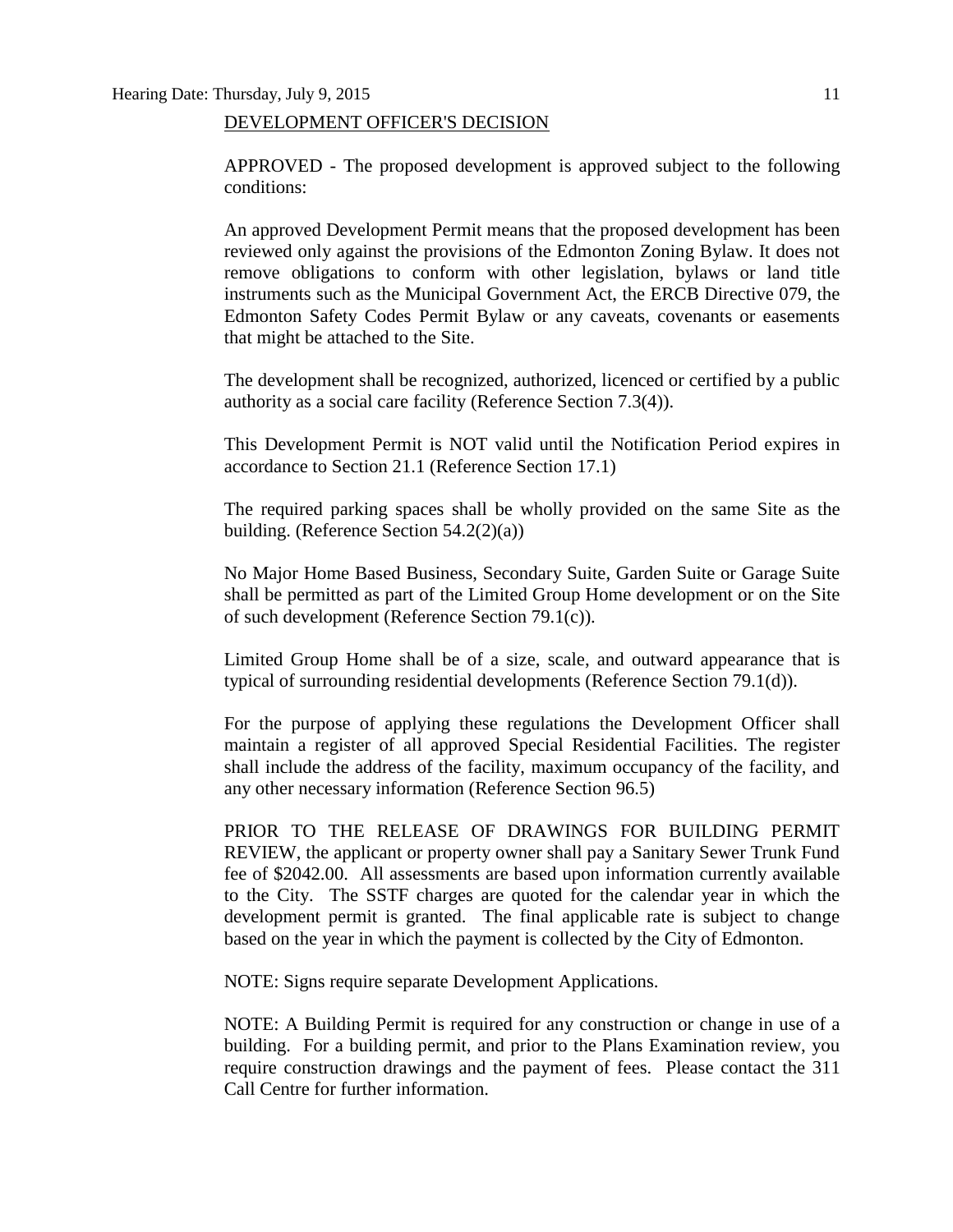NOTE: This Development Permit is not a Business Licence. A separate application must be made for a Business Licence.

#### VARIANCES:

Note: A variance was granted for this Development Permit pursuant to Sections 11.3 and 11.4. Subject to the right of appeal the permit is NOT VALID until the required Notification Period expires (date noted below) in accordance with Sections 21.1 and 17.1.

Section 54.1(2)(f) relaxed - To permit tandem parking Section 54.4(1)(a) relaxed - No loading space required

#### APPELLANT'S SUBMISSION

The variance is to permit tandem parking and approves that no loading space is required. All houses on the block have front street access to garages, which limits street parking. There are no back alleys in the district.

The proposed development is for up to 6 residents, plus the family already living there. The house is a split level with stairs and mobility for residents is required. That logically means that some, or all will have vehicles. Tandem parking of vehicles requires that some be moved to allow the ones that are blocked to get out to the street.

In addition, there is a requirement that there be on site professional care and supervision. Those providing that supervision and care also will likely have vehicles and perhaps there will even likely be service vehicles. Parking is inadequate to start with and tandem parking, with numerous vehicles as may be contemplated here, will result in potentially a number of vehicles being parked on the street. The house has a detached rear garage with a fairly narrow driveway leading to it from the street.

Since the occupants require on site professional care and supervision and that may require emergency vehicles from time to time as a result.

In addition, 4 to 6 occupants will undoubtedly have visitors, which require parking.

The current City policy for this street is that snow is bladed, piled on the side of the street, and not hauled away. Since the area has front drive garages, the City also clears the entry to each driveway and piles the snow as well, rather than hauling it away. Parking is allowed on both sides of the street. In the winter there are currently a limited number of cars parked on the street but navigating the street is none the less, difficult at times.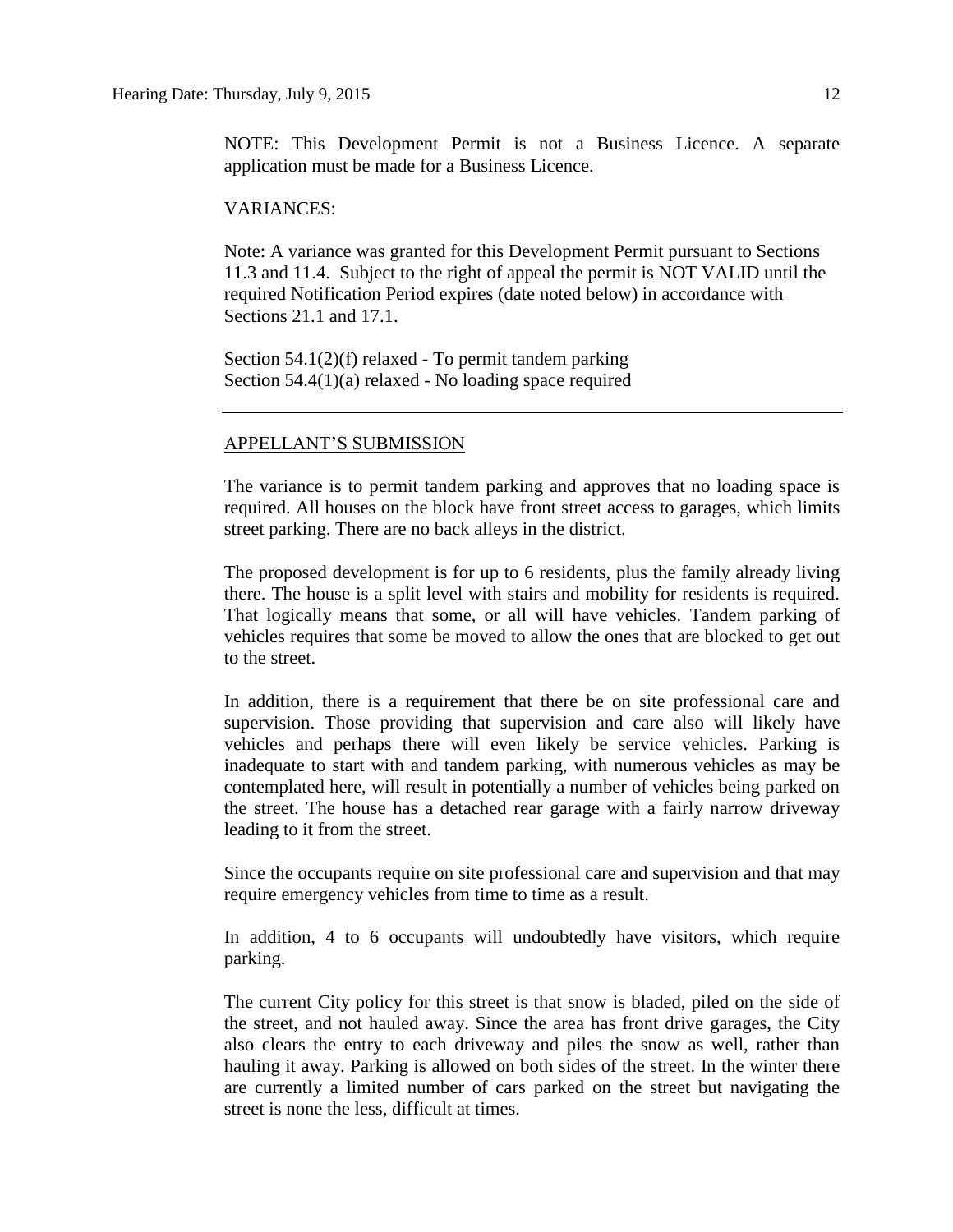The City of Edmonton Group Home Information and Application Guide, revised May 6, 2015 states under Parking and Loading Zones:

"NOTE: Parking spaces cannot be tandem (placed back-to-back), nor can they be placed\_ in the front/flanking side yard."

Edmonton Zoning Bylaw 12800 states in Section 54. (2) (f): "Unless otherwise specified in this Bylaw, no required parking spaces shall be provided as tandem parking."

Parking is clearly an issue addressed by both the Bylaw and the Guidelines.

The variation will interfere with the amenities of the neighbourhood by creating a parking issue inconsistent with the neighbourhood and will interfere with the use and enjoyment of adjoining property.

The activity contemplated is a business and significant additional traffic and parking connected with a business of this scope is not consistent with the neighbourhood and its current uses and amenities.

## SUBDIVISION AND DEVELOPMENT APPEAL BOARD OFFICER'S **COMMENTS**

A **Limited Group Home** is a Permitted Use in the RF1 Residential Single Detached Residential Zone, Section 110.2(1).

Under Section 7.3(4), **Limited Group Home** means a building used for Congregate Living with not more than six residents, excluding staff, who have moderate and non-severe physical, cognitive or behavioral health issues and who require on-site professional care and supervision to perform daily living tasks, improve wellness, achieve stable and harmonious tenancy, or to exit safely in the event of an emergency.

A Limited Group Home is a home which:

- a. provides continuous (24 hours, seven days a week) on-site professional care and supervision by staff licensed or certified to provide such care;
- b. can reasonably expect two or fewer visits by emergency services per month; and
- c. is located in a purpose-built freestanding structure or Single Detached Housing converted for that purpose.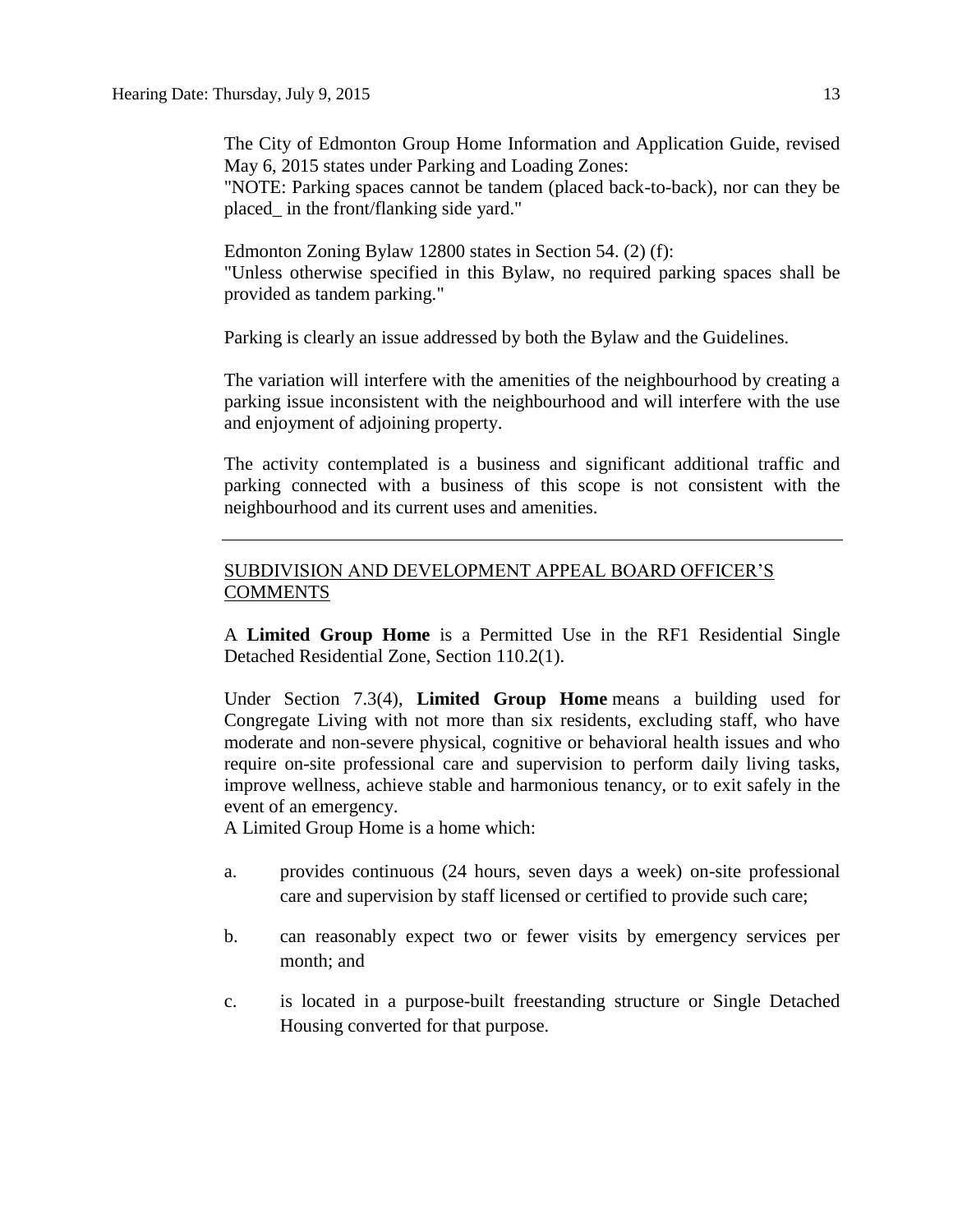This Use Class does not include Extended Medical Treatment Services, Detention and Correction Facilities, Fraternity and Sorority Housing, Group Homes, and Lodging Houses.

This application was approved by the Development Officer subject to conditions.

Pursuant to Section 11.3 and 11.4 and subject to the right of appeal to the Subdivision and Development Appeal Board, Section 21.1, the Development Officer granted the following variance:

Section 54.1(2)(f) states unless otherwise specified in this Bylaw, no required parking spaces shall be provided as Tandem Parking.

**The Development Officer determined no required parking spaces shall be provided as Tandem Parking. The Development Officer waived the requirements of 54.1(2)(f) to allow for Tandem Parking for the proposed development.** 

Section 54.4(1)(a) states the number of off-street loading spaces, required for each Use is specified in Schedule 3.

Section 54.4 Schedule 3(2) provides the following with regard to the Loading Spaces Requirement:

| Use of Building or              | Total Floor Area of   | Minimum Number of |
|---------------------------------|-----------------------|-------------------|
| Site                            | <b>Building</b>       | loading<br>spaces |
|                                 |                       | Required          |
| development<br>Any              | Up<br>to 2 800 square | 1                 |
| within<br>the                   | metres                |                   |
| Residential-Related,            |                       |                   |
| Basic Services<br><sub>or</sub> | additional<br>Each    | additional        |
| Community,                      | 2 800 square metres   |                   |
| Educational,                    |                       |                   |
| Recreational<br>and             |                       |                   |
| Cultural Service Use            |                       |                   |
| Classes<br>and                  |                       |                   |
| Professional,                   |                       |                   |
| Financial and Office            |                       |                   |
| <b>Support Services</b>         |                       |                   |

## **The Development Officer waived the requirements of 54.4(1)(a) for the provision of loading spaces.**

The decision of approval by the Development Officer has been appealed by a neighbouring property owner at 7819-160 Street.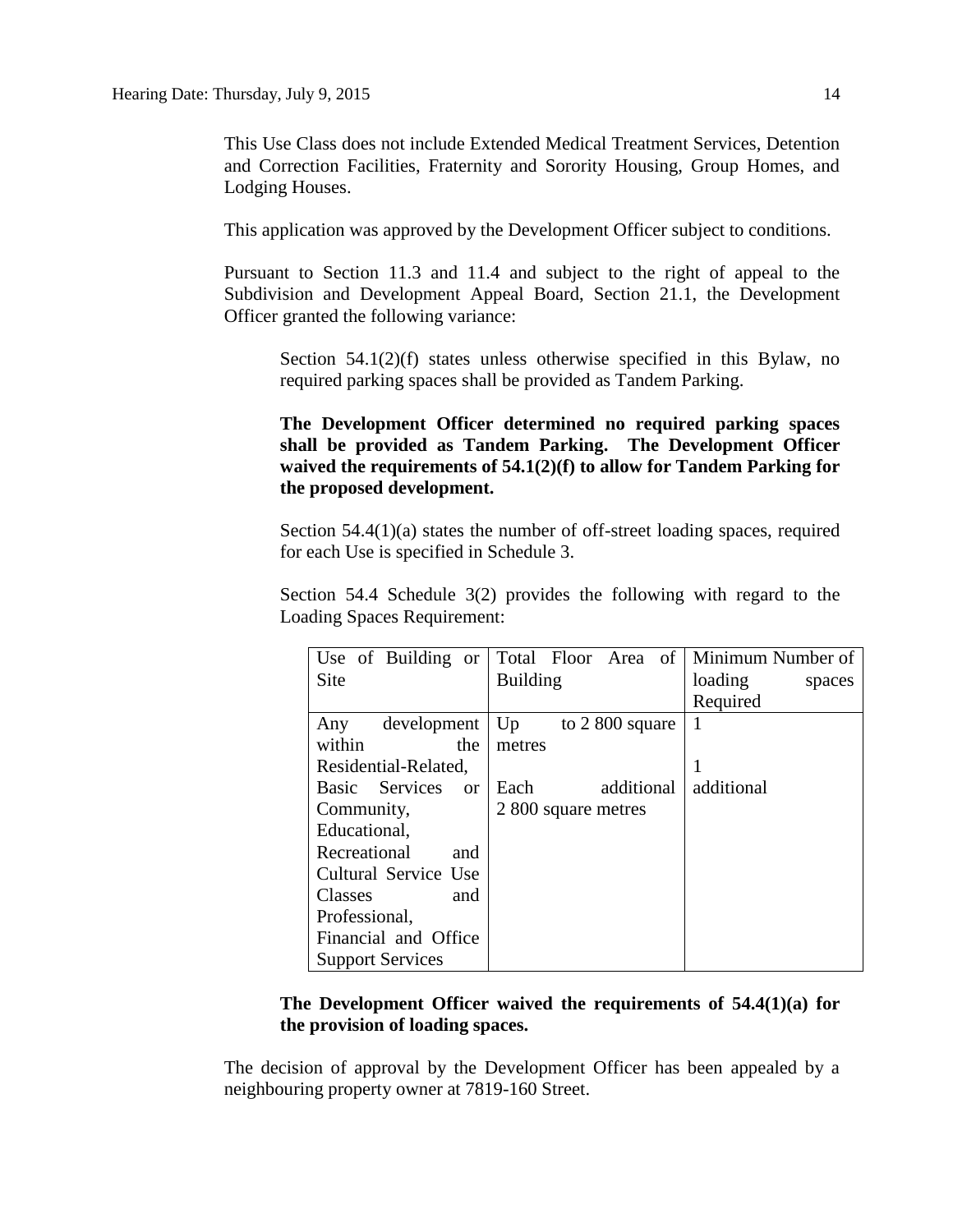Section 96 states for Fraternity and Sorority Housing, Limited Group Homes, Group Homes, and Lodging Houses Thresholds:

1. Special Residential Facilities

For the purpose of this section, [Fraternity and Sorority Housing, Group](javascript:void(0);)  [Homes, Limited Group Homes,](javascript:void(0);) and [Lodging Houses](javascript:void(0);) shall be collectively referred to as Special Residential Facilities. Group Homes developed in combination with Apartment Housing either in one building or on one Site, and which meet the criteria of [Section 94,](http://webdocs.edmonton.ca/InfraPlan/zoningbylaw/ZoningBylaw/Part1/Special_Land/94._Supportive_Community_Provision.htm) Supportive Community Provisions, shall be exempt from the requirements of subsection 96(3)(b) and (c) of this Bylaw.

2. Threshold Purpose

The purpose of the Fraternity and Sorority Housing, Limited Group Homes, Group Homes, and Lodging Houses Thresholds is to:

- a. ensure that the capacity of any neighbourhood to accommodate Special Residential Facilities is not exceeded;
- b. ensure that Special Residential Facilities are available in all neighbourhoods; and
- c. protect existing Special Residential Facilities from concentration that could impair their proper functioning.
- 3. General Regulations

Special Residential Facilities shall comply with all thresholds contained in this Section in addition to any other regulations in this Bylaw including any relevant Special Land Use Provisions that apply. In all cases, the most restrictive threshold shall apply.

a. When determining the threshold for the number of Special Residential Facilities per neighbourhood, a maximum of 3 facilities per 1000 persons shall be allowed in any neighbourhood.

b. When determining the threshold for the number of Special Residential Facilities by Use Class per block.

i. a maximum of 2 Special Residential Facilities shall be allowed on a single block in a residential Zone;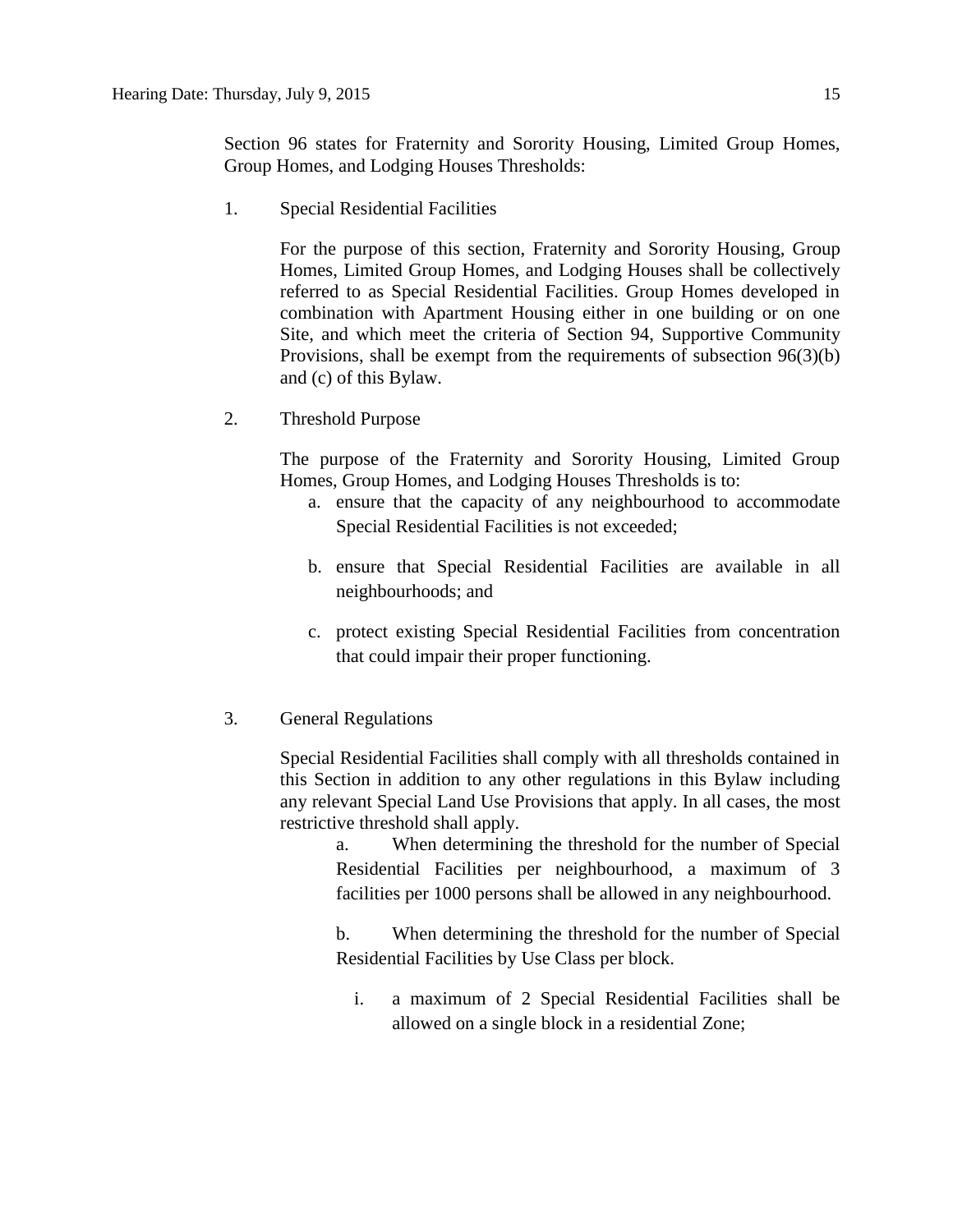- ii. a maximum block length of [150 me](javascript:void(0);)tres measured from the nearest intersection shall be used to determine this threshold.
- c. When determining the threshold for the number of residents of Special Residential Facilities per opposing block face;
	- i. accommodation for a maximum of 12 residents shall be allowed on an opposing block face in Special Residential Facilities in any residential Zone where either Group Homes or Lodging Houses are a Discretionary Use;
	- ii. accommodation for a maximum of 30 residents shall be allowed on an opposing block face in Special Residential Facilities in any residential Zone where either Group Homes or Lodging Houses are a Permitted Use; and
	- iii. a maximum block face length of [150 me](javascript:void(0);)tres measured from the nearest intersection shall be used to determine this threshold.
- 4. Density

For the purposes of calculating Density for a Group Home or Lodging House each Sleeping Unit shall be considered a Dwelling when a development contains seven or more Sleeping Units.

5. Register

For the purpose of applying these regulations the Development Officer shall maintain a register of all approved Special Residential Facilities. The register shall include the address of the facility, maximum occupancy of the facility, and any other necessary information.

Section 79.1 states in addition to the regulations in Section 96 of this Bylaw, Limited Group Homes shall comply with the following regulations:

- a. the maximum occupancy of a Limited Group Home shall not exceed 6 residents and it shall be developed only as a purpose-built freestanding structure or Single Detached Housing converted for the purpose;
- b. the Development Officer may restrict the occupancy of a Limited Group Home to less than the maximum of 6 residents having regard for the facilities operational needs and Site context;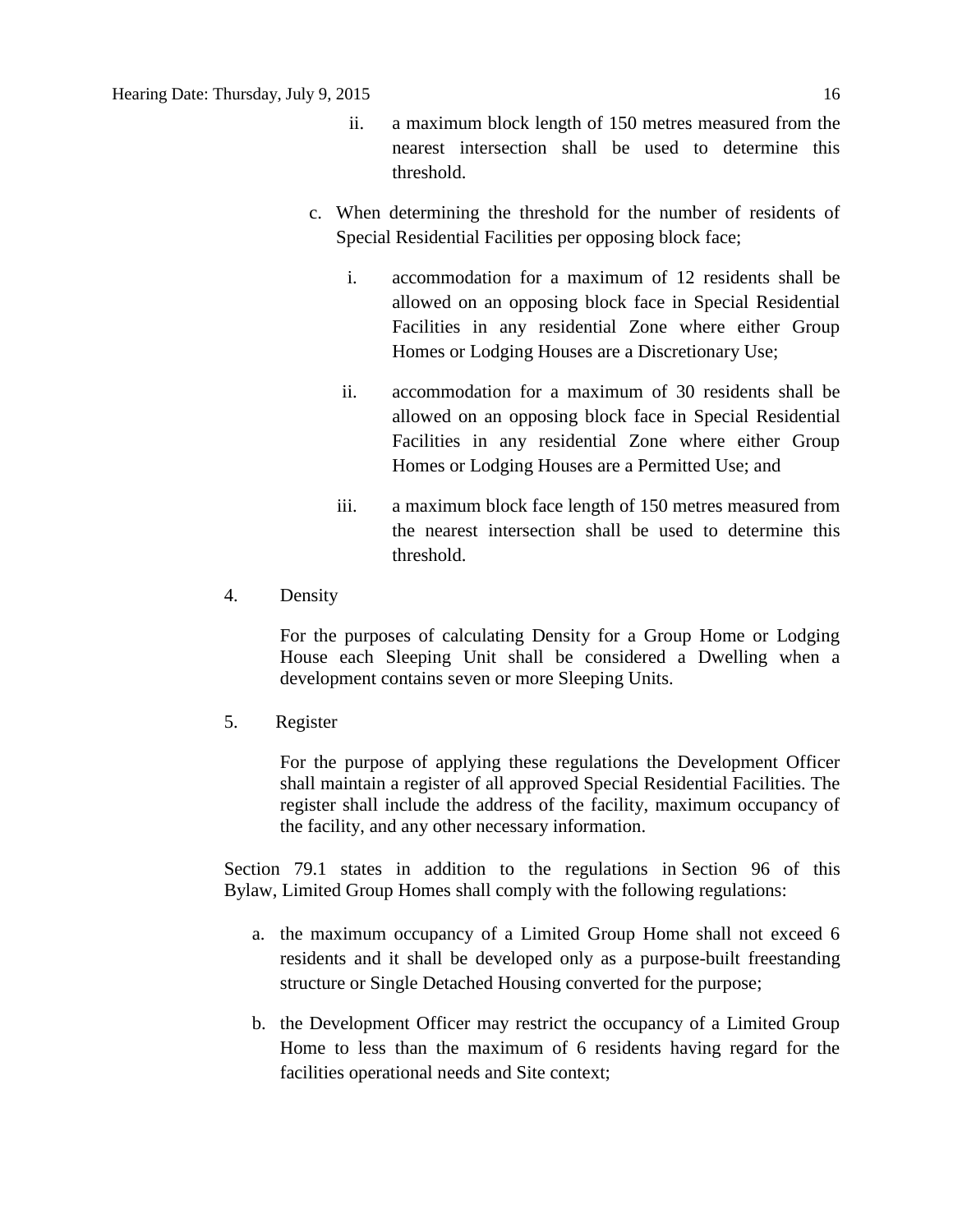- c. no Major Home Based Business, Secondary Suite, Garden Suite or Garage Suite shall be permitted as part of the Limited Group Home development or on the Site of such development; and
- d. Limited Group Home shall be of a size, scale, and outward appearance that is typical of surrounding residential developments.

Under Section 6.1(16), **Congregate Living** means four or more individuals occupying Sleeping Units in a building where the occupants share access to facilities such as cooking, dining, laundry, or sanitary facilities. Typical Uses where Congregate Living is found include Fraternity and Sorority Housing, Group Homes, Limited Group Homes, and Lodging Houses.

Under Section 6.1(100), **Tandem Parking** means two parking spaces, one behind the other, with a common or shared point of access to the manoeuvring aisle.

Section 814.1 states the purpose of this Overlay is to ensure that new low density development in Edmonton's mature residential neighbourhoods is sensitive in scale to existing development, maintains the traditional character and pedestrianfriendly design of the streetscape, ensures privacy and sunlight penetration on adjacent properties and provides opportunity for discussion between applicants and neighbouring affected parties when a development proposes to vary the Overlay regulations.

Section 110.1 states the purpose of this Zone is to provide for Single Detached Housing while allowing other forms of small scale housing in the form of Secondary Suites, Semi-detached Housing and Duplex Housing under certain conditions.

#### NOTICE TO APPLICANT/APPELLANT

Provincial legislation requires that the Subdivision and Development Appeal Board issue its official decision in writing within fifteen days of the conclusion of the hearing. Bylaw No. 11136 requires that a verbal announcement of the Board's decision shall be made at the conclusion of the hearing of an appeal, but the verbal decision is not final nor binding on the Board until the decision has been given in writing in accordance with the Municipal Government Act.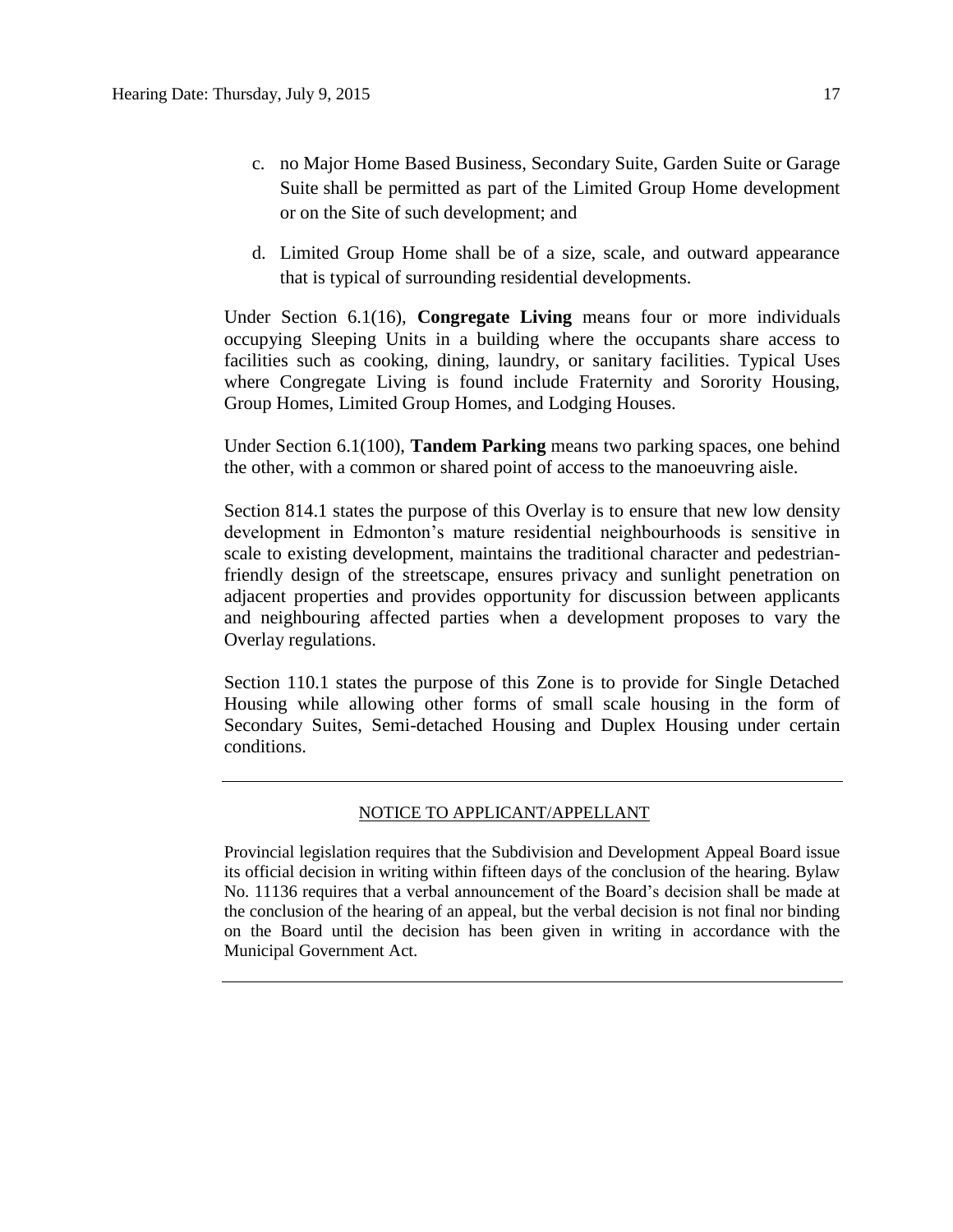